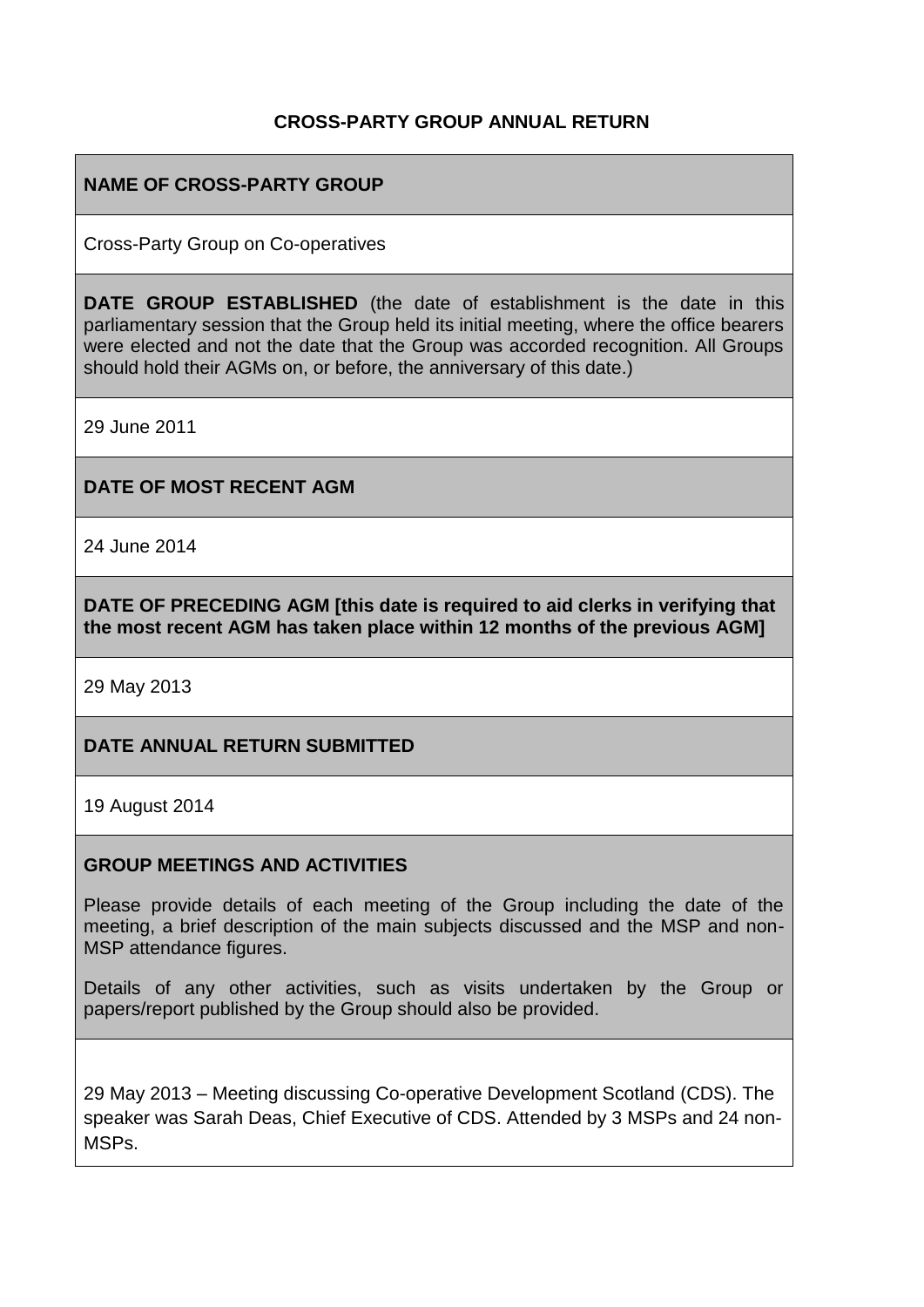9 October 2013 – Meeting discussing Co-operative Education. The speakers were Hugh Donnelly, Director, Co-operative Education Trust Scotland, Teachers and Students from Loudoun Academy and Keir Bloomer, Chair, Commission on School Reform. Attended by 1 MSP and 24 non-MSPs.

[*Clerks note: this meeting was inquorate and therefore classed as an informal meeting. No minutes will be posted onto the CPG webpage and this meeting does not count towards the requirements set out in the Code of Conduct that all Groups must hold two meetings per year*]

28 January 2014 – Meeting discussing Co-operative and Community Retail. The speakers were Malcolm Brown, Head of Corporate Communications, Scotmid and Andrew Prendergast, Development Officer, Plunkett Scotland. Attended by 1 MSP and 16 non-MSPs.

[*Clerks note: this meeting was inquorate and therefore classed as an informal meeting. No minutes will be posted onto the CPG webpage and this meeting does not count towards the requirements set out in the Code of Conduct that all Groups must hold two meetings per year*]

1 April 2014 – Meeting discussing Community Shares. The speakers were Ged Devlin, Community Shares Unit and Paul Phare, Co-operative Energy Consultant. Attended by 2 MSPs and 26 non-MSPs.

## **MSP MEMBERS OF THE GROUP**

Please provide names and party designation of all MSP members of the Group.

```
Willie Coffey (SNP)
James Kelly (Labour)
John Scott (Conservative)
Jim Hume (Liberal Democrat)
Claudia Beamish (Labour)
Drew Smith (Labour)
Jackie Baillie (Labour)
Johann Lamont (Labour)
Kezia Dugdale (Labour)
Richard Simpson (Labour)
Rob Gibson (SNP)
```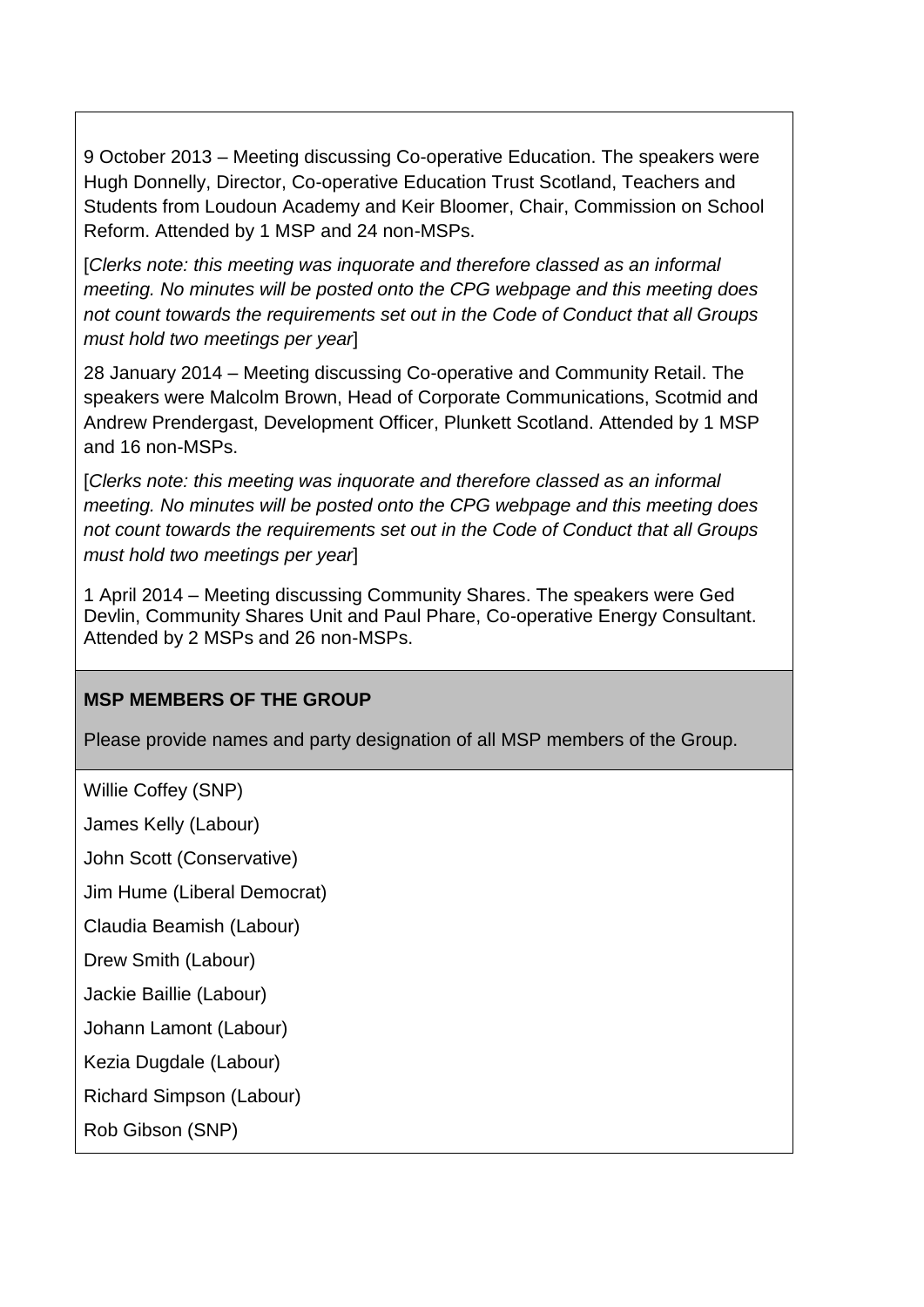# **NON-MSP MEMBERS OF THE GROUP**

For organisational members please provide only the name of the organisation, it is not necessary to provide the name(s) of individuals who may represent the organisation at meetings of the Group.

| <b>Individuals</b> | n/a                                                                                                                                                                                                                                                                                                                                                                                                                    |
|--------------------|------------------------------------------------------------------------------------------------------------------------------------------------------------------------------------------------------------------------------------------------------------------------------------------------------------------------------------------------------------------------------------------------------------------------|
| Organisations      | Co-operatives UK<br><b>Co-operative Development Scotland</b><br><b>Co-operative Education Trust Scotland</b><br><b>Drumchapel Housing Co-operative</b><br>Fair Trade Sports Balls Ltd<br><b>Highland Home Carers Ltd</b><br>Lister Housing Co-operative Ltd<br><b>Scottish Agricultural Organisation Society</b><br>Scotmid<br><b>Social Enterprise Scotland</b><br><b>Supporters Direct</b><br>The Co-operative Group |

## **GROUP OFFICE BEARERS**

Please provide names for all office bearers. The minimum requirement is that two of the office bearers are MSPs and one of these is Convener – beyond this it is a matter for the Group to decide upon the office bearers it wishes to have. It is permissible to have more than one individual elected to each office, for example, coconveners or multiple deputy conveners.

| Co-Conveners           | Willie Coffey, James Kelly, Jim Hume, John Scott |
|------------------------|--------------------------------------------------|
| <b>Deputy Convener</b> | N/A                                              |
| Secretary              | James Proctor - Co-operatives UK                 |
| <b>Treasurer</b>       | N/A                                              |

## **FINANCIAL BENEFITS OR OTHER BENEFITS RECEIVED BY THE GROUP**

Please provide details of any financial or material benefit(s) received from a single source in a calendar year which has a value, either singly or cumulatively, of more than £500. This includes donations, gifts, hospitality or visits and material assistance such as secretariat support.

Details of material support should include the name of the individual providing